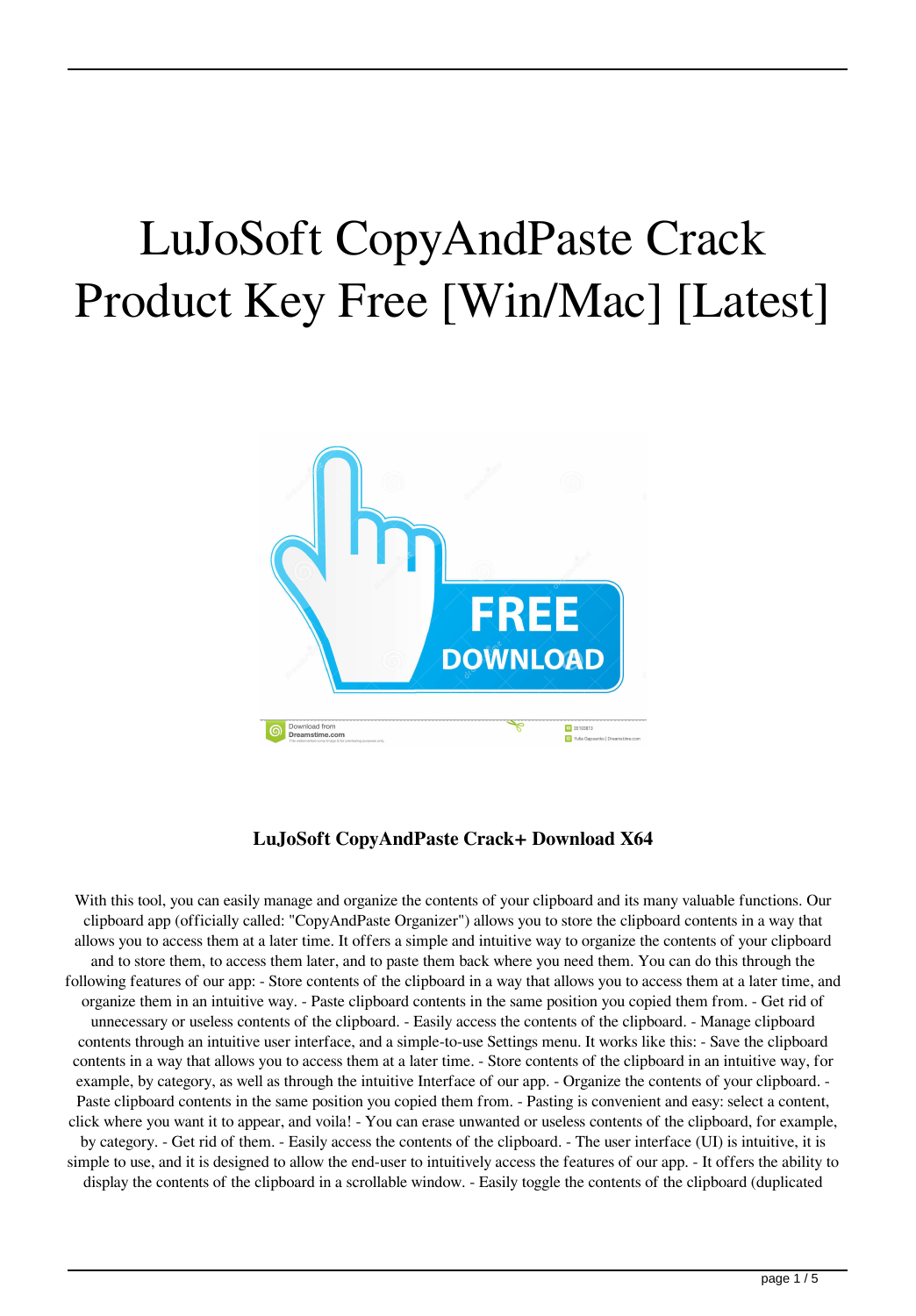contents, for example) between showing and hiding. - You can even drag and drop the contents of the clipboard into other folders. - You can organize the contents of the clipboard in a way that allows you to easily access the contents you want, in one or several folders. - You can organize the contents of the clipboard in a way that allows you to easily access the contents you want. - The user interface (UI) is intuitive, simple to use, and it is designed to allow the end-user

#### **LuJoSoft CopyAndPaste Incl Product Key Free**

KEYMACRO is a key and text-handler. It allows you to easily insert characters in any text, as well as to record macros in any text. KEYMACRO records macros in a text file, which you can open to edit. When you open a new file, the recorded macros are played one after the other. Tags: Macros, KeyHandler Actions Keynote HD Screen Capturing Description: Actions Keynote HD Screen Capturing is a small and easy to use screen capturing tool that captures the screen of your computer. Actions Keynote HD Screen Capturing is fast, easy and freeware for you to make screen shots from your computer. Its interface is simple and straightforward. Tags: Keynote, Screen Capturing Application Booster Description: Application Booster is a software and utility designed to help your computer start up and shut down faster, more reliably and efficiently. It frees up system resources, accelerates response times, and it can automatically start your most frequently used applications. All these features are set to automatically run at specific times and in response to certain actions. Application Booster enables you to perform these tasks and set up your own profile. The program can help to optimize not only Windows Vista, but also Windows XP and Windows 2000. Tags: Utilities, Benchmark, Startup Application Tracer Description: Application Tracer is a small, simple application that enables you to trace your application's memory and CPU consumption, in order to determine which parts of it are consuming the most resources. Tags: Performance, Debugging, Profiling ApplicationX Description: ApplicationX is a set of tools to help you create and manage applications, as well as to install, uninstall, update, back up and restore them. Tags: Installer, Backup, App manager Anti-Aging App Description: Anti-Aging App is a powerful and easy to use aging calculator, that can help you calculate your body age based on any selected skin parameter. Anti-Aging App can give you the exact age you're looking for. Tags: Charts, Metrics, Viewer Avast! Privacy Protector Description: The Avast! Privacy Protector is a small, easy to use utility that helps you protect your privacy by controlling the behavior of your web browser. Tags: Browser, Browser Booster, Privacy 77a5ca646e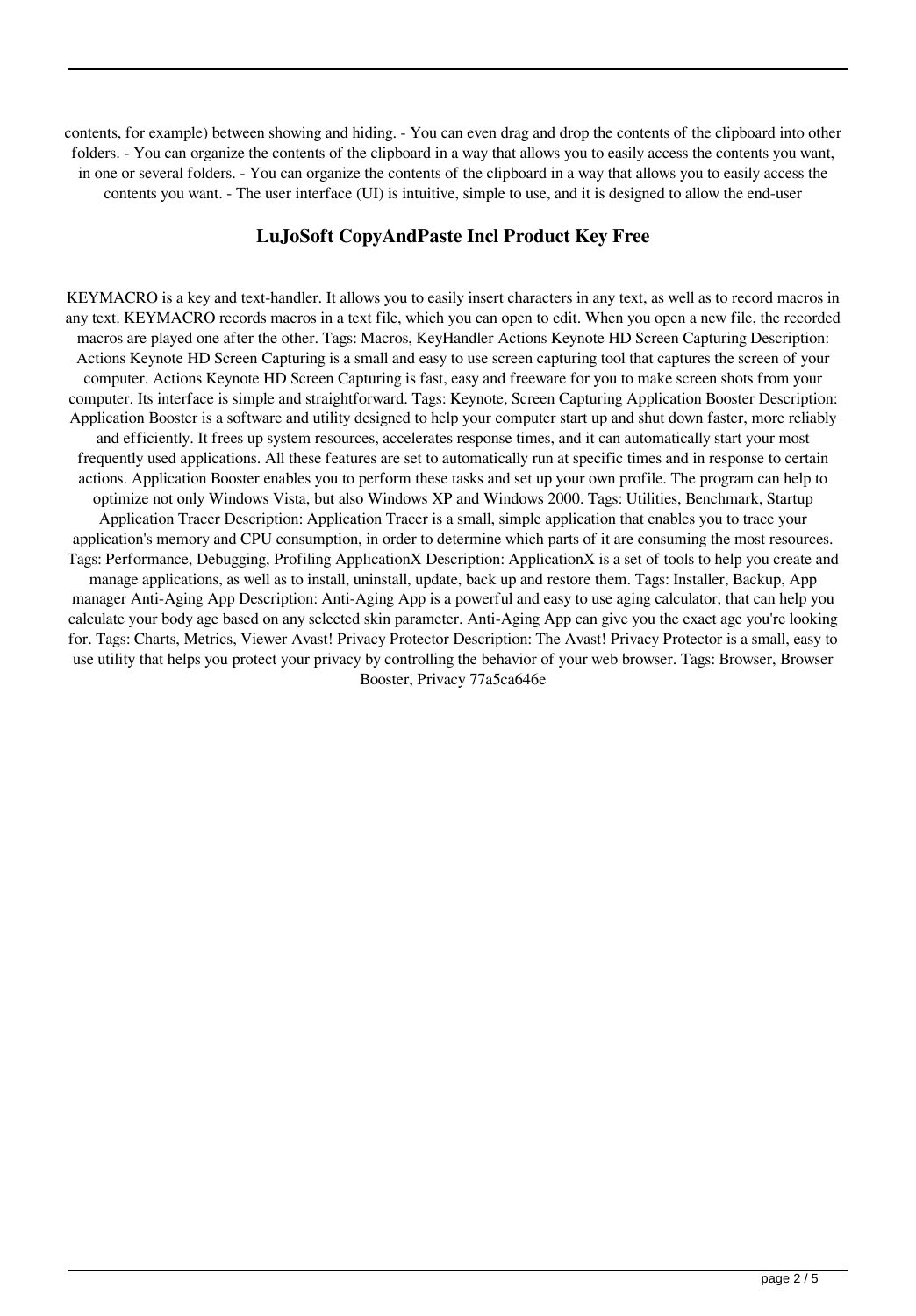## **LuJoSoft CopyAndPaste Crack Free Registration Code (April-2022)**

Excello® 7.1 Standard Release Excello® is the new standard for relational database management systems. With Excello®, you get all of the power of SQL, plus a whole new world of capabilities. Excello® 7.1 Standard Release Excello® is the new standard for relational database management systems. With Excello®, you get all of the power of SQL, plus a whole new world of capabilities. About Micro Focus Micro Focus, the leading provider of enterprise-proven solutions, provides innovative, affordable and easy-to-use technology to our customers in more than 70 countries. For over 30 years, we have helped businesses solve their information challenges by delivering the best software that can help them get things done. Today, Micro Focus solutions are in use in over 300 million people around the world and thousands of companies across North America. Enterprise solutions With the Micro Focus business suite, enterprises and IT organizations of all sizes can scale from hundreds to hundreds of thousands of concurrent users in a single virtual machine (VM) without the need to invest in complex, proprietary hardware. These solutions are easy to implement and easy to use, with flexible licensing models that can run on-premise, in the cloud, or on Azure® for hybrid cloud environments. Micro Focus solutions for mobile Data and analytics for the mobile enterprise With Micro Focus mobility, enterprises can simplify data management and turn data into a competitive advantage. Users can run powerful business analytics at their fingertips, whether they are working at their desk, on the road, or in the field. Micro Focus solutions for the Internet of Things (IoT) Connect and control the world of connected things Micro Focus IoT solutions give users the power to connect and control connected devices, from appliances to sensors to the Internet of Things. By connecting enterprises with the vast data and insights stored in the cloud, Micro Focus IoT solutions can help them collect and analyze data, and make smarter, more informed decisions. Micro Focus solutions for advanced analytics Get the answers you need quickly and easily The Micro Focus analytics platform can help users gain a deep understanding of their business. Its flexible licensing model allows users to pay for only the resources they need, and to get the performance they require with no limits on the size of their data. Application development & integration Micro Focus accelerates the adoption of new technologies With Micro Focus

#### **What's New in the LuJoSoft CopyAndPaste?**

If your projects imply having to rely on your computer heavily, you probably understand the importance of an efficient clipboard tool. Fortunately, you can rely on various software solutions that can simplify your work in the above situation, such as LuJoSoft CopyAndPaste. Please note that this application requires you to have.NET Framework installed on your computer so that it can function properly. Portable application, simple interface LuJoSoft CopyAndPaste requires no installation on your computer, as you only need to run the executable in order to fully access of its capabilities. It does not tamper with any of your registry entries and it does not generate any additional files or folders on your machine. Its interface is simple and highly intuitive since it does not pack any interactive functions other than an adjustable opacity slider you can use to increase or decrease the window transparency. Manage your clipboard content This application enables you to organize the contents of your clipboard by storing it and allowing you to access it later, according to your preferences. Every time you copy a piece of text to your clipboard, the application saves it and displays it on its main window as a new entry, providing you with an intuitive manner of managing your contents. If you want to copy an item, you just need to click it and the program automatically prepares it for pasting by setting it as your active clipboard selection. Simple clipboard manager Thanks to its high overall simplicity, this application features no additional configuration menu, window or pane whatsoever. To wrap it up, LuJoSoft CopyAndPaste is a lightweight, portable application that can help you save the contents of your clipboard and access them later, according to your needs. It comes with a user-friendly interface that features an adjustable opacity slider. It requires no additional configuration in order to benefit from its reliable functions. Installing CopyAndPaste CopyAndPaste is a single executable file. You can move it into a folder that you want to install, or execute it directly from your computer's hard drive. Your CopyAndPaste options After launching CopyAndPaste from your computer, you will find it right at the bottom of your Windows desktop. You can click the Options button to access your application's settings and preferences, including the following: You can also access the settings by selecting the CopyAndPaste Options icon. Use the specified folder for this application. You can choose which application to use as the default application to perform clipboard operations. Accept the EULA agreement.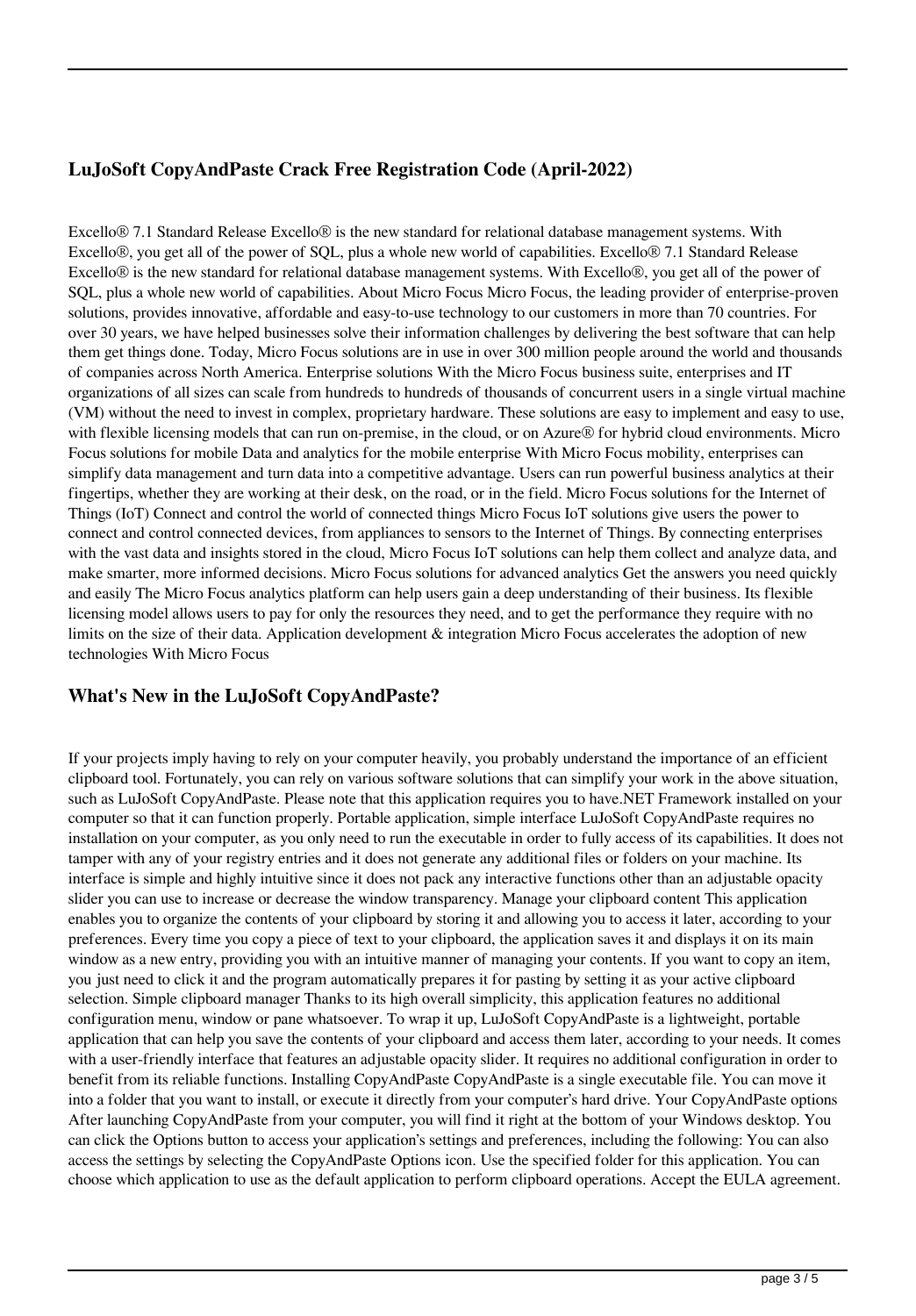Set the application's compatibility level. Allow the application to control your desktop. Enable Windows Live Notifications. Use the specified text-encoding format. Change the application's icon. Edit the application's shortcut